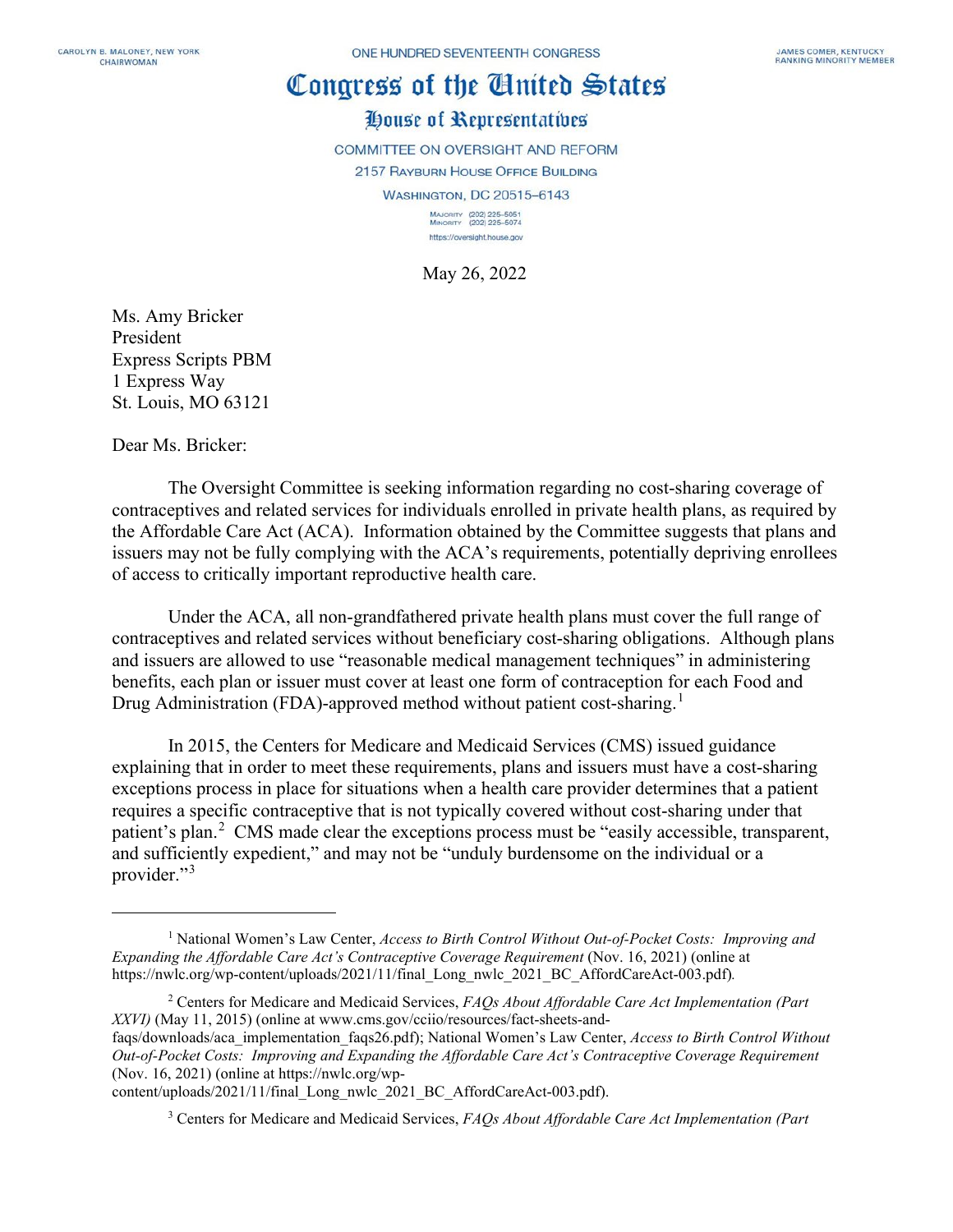Ms. Amy Bricker Page 2

However, public reporting and information obtained by the Committee indicates that some plans and issuers, including their pharmacy benefit managers (PBM), have not been in compliance with these requirements. For instance:

- Reports indicate that plans and issuers are routinely not covering without costsharing contraceptive products that were recently approved by FDA, in particular after 2011.[4](#page-1-0)
- Even when plans and issuers adequately cover contraceptive products without cost-sharing obligations, those same plans and issuers are reportedly failing to cover without cost-sharing the services associated with contraception, such as office visits, counseling, or the insertion of a contraceptive device.<sup>[5](#page-1-1)</sup>
- A recent investigative report found that when patients are denied coverage for a specific contraceptive product, plans and issuers do not always have in place an exceptions process that meets the requirements of CMS's 2015 guidance. The advocacy organization Power to Decide found that out of 42 health plans and PBMs, documents from only two health plans described an exceptions process that appears to meet the standards laid out in the 2015 CMS guidance. Notably, patients and providers may not even be aware that they can request an exception after coverage of a contraceptive product is denied, and calls to customer service representatives to inquire about the exceptions process "were met with ignorance, inadequate information, or misinformation." The report found that patients may be required to utilize a plan's regular formulary exceptions process or prior authorization process, which "do not appear to meet the ACA standards for contraceptive coverage, as they include medical review by the plan, typically set narrow criteria for an exception, and require information beyond what the ACA requires to make a determination of medical necessity."[6](#page-1-2)

*XXVI)* (May 11, 2015) (online at www.cms.gov/cciio/resources/fact-sheets-and-

faqs/downloads/aca\_implementation\_faqs26.pdf); National Women's Law Center, *Access to Birth Control Without Out-of-Pocket Costs: Improving and Expanding the Affordable Care Act's Contraceptive Coverage Requirement* (Nov. 16, 2021) (online at https://nwlc.org/wp-

content/uploads/2021/11/final\_Long\_nwlc\_2021\_BC\_AffordCareAct-003.pdf).

<span id="page-1-0"></span><sup>4</sup> National Women's Law Center, *The Biden Administration Must Ensure the Affordable Care Act Contraceptive Coverage Requirement Is Working for All* (Oct. 14, 2021) (online at https://nwlc.org/wpcontent/uploads/2021/11/NWLC\_BC\_AffordCareAct-Oct\_2021.pdf); Power to Decide, *When Your Birth Control Isn't Covered: Health Plan Non-Compliance with the Federal Contraceptive Coverage Requirement* (online at https://powertodecide.org/sites/default/files/2022-04/ACA%20Contraception%20Exception%20Report.pdf).

<span id="page-1-1"></span><sup>5</sup> National Women's Law Center, *The Biden Administration Must Ensure the Affordable Care Act Contraceptive Coverage Requirement Is Working for All* (Oct. 14, 2021) (online at https://nwlc.org/wpcontent/uploads/2021/11/NWLC\_BC\_AffordCareAct-Oct\_2021.pdf).

<span id="page-1-2"></span><sup>6</sup> Power to Decide, *When Your Birth Control Isn't Covered: Health Plan Non-Compliance With the Federal Contraceptive Coverage Requirement* (online at https://powertodecide.org/sites/default/files/2022- 04/ACA%20Contraception%20Exception%20Report.pdf).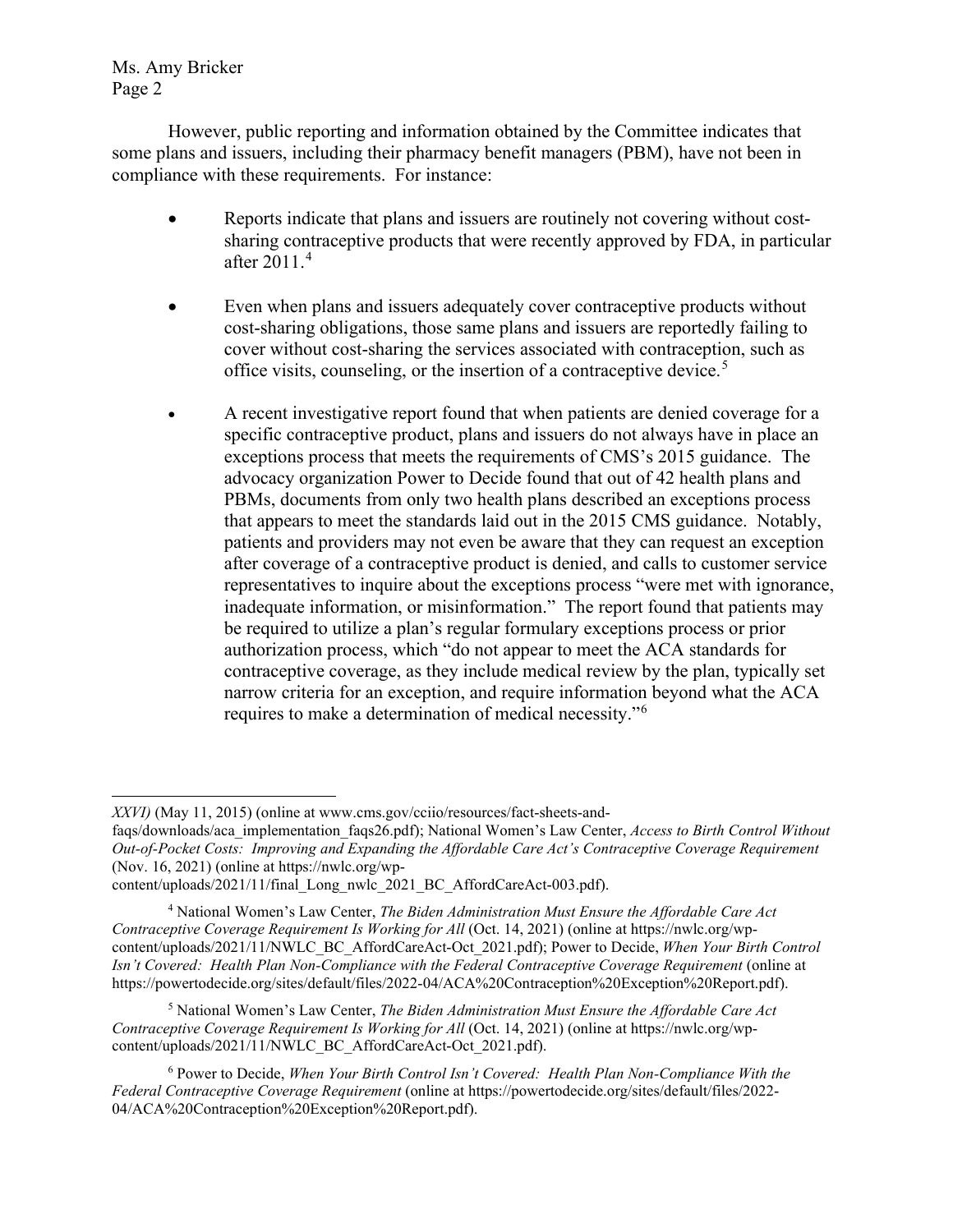Ms. Amy Bricker Page 3

For all these reasons, we request that you provide us with the following information by June 9, 2022. Please limit your responses to the questions below to: (1) in-network coverage; (2) formularies for insurance plans that are not subject to a religious exemption under the ACA; (3) formularies for insurance plans that are not considered "grandfathered" plans under the ACA; and (4) FDA-approved products.

- 1. For each contraceptive method, please provide a list of the included contraceptive products and the patient's cost-sharing requirement for each of your formularies.
	- a. For each contraceptive method, please identify any FDA-approved contraceptive products that are excluded from each of your formularies.
	- b. For each contraceptive method, what contraceptive products on each of your formularies were approved by the FDA after 2011?
- 2. Please describe the process for patients to access a contraceptive product that is not fully covered by the formulary for the patient's plan when the product is determined necessary and appropriate by a patient's medical provider.
	- a. What data and supporting documentation are patients required to provide in order to seek and receive an exception?
	- b. Upon the granting of an exception, what is the patient's cost-sharing obligation (if any)? If this varies by contraceptive product, please provide the patient's cost-sharing obligation broken down by product.
	- c. To the extent the exceptions process varies by product or formulary, please describe the various exceptions processes utilized by your formularies.
	- d. Is this exceptions process utilized for any services or products other than contraception? If so, for which products or services?
	- e. When a contraceptive product is not covered without cost-sharing, are patients ever required to utilize your appeals process to appeal this decision and obtain coverage?
	- f. On average, how long does it take for an exception request to be processed and granted to a patient seeking access to a contraceptive product?
	- g. Broken down by year, how many exceptions did you process from 2015 through 2021 for any contraceptive product or service?
	- h. Were any exceptions for contraceptive products denied from 2015 through 2021? If so, how many per year?